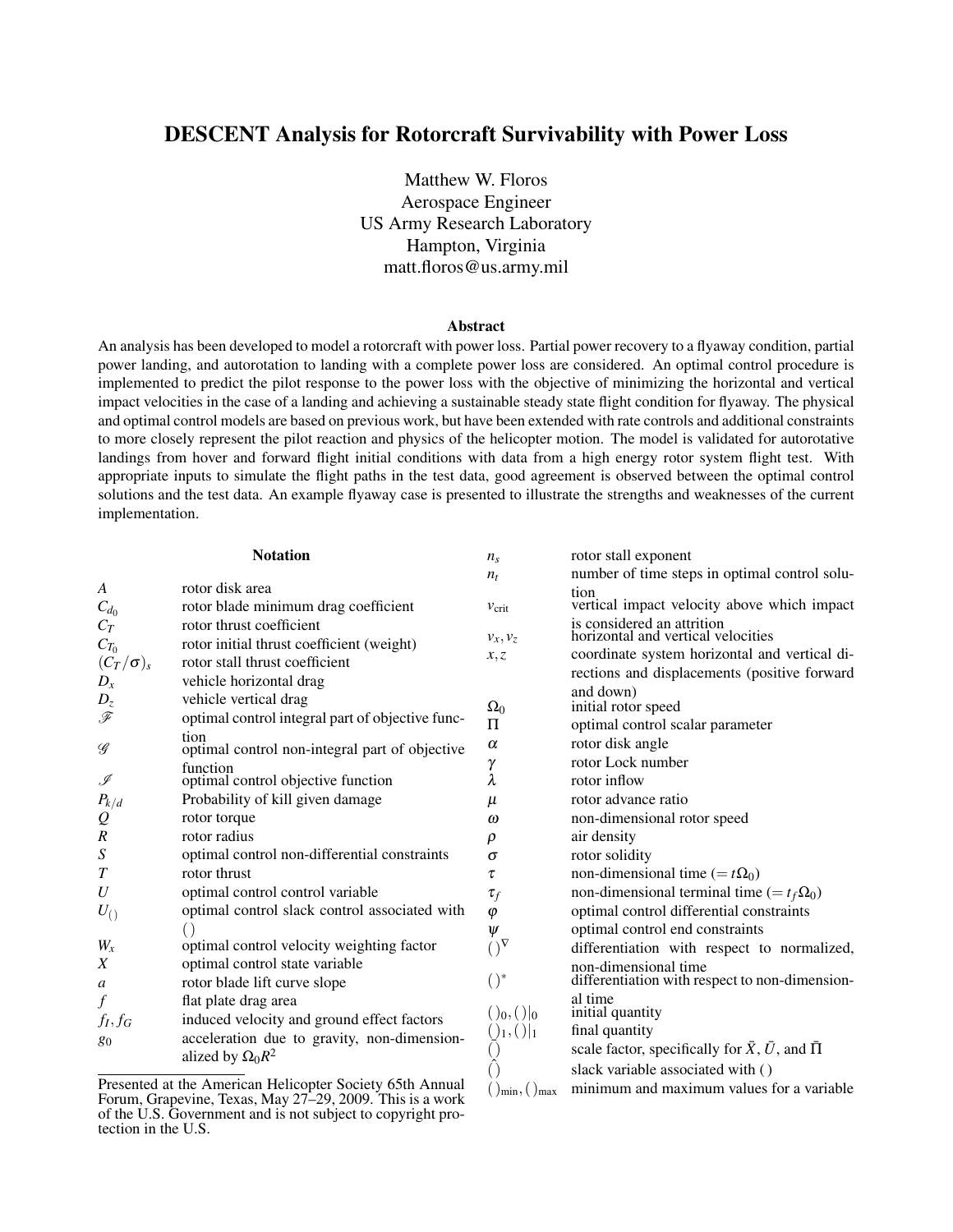|                                                                                                                                                                                                                                                                                                                                                                                                                                                                                                                                                                                                                                                                                                                                                                                                                                                                    | <b>Report Documentation Page</b>                                                                      | Form Approved<br>OMB No. 0704-0188                 |                                |                                                     |  |  |  |
|--------------------------------------------------------------------------------------------------------------------------------------------------------------------------------------------------------------------------------------------------------------------------------------------------------------------------------------------------------------------------------------------------------------------------------------------------------------------------------------------------------------------------------------------------------------------------------------------------------------------------------------------------------------------------------------------------------------------------------------------------------------------------------------------------------------------------------------------------------------------|-------------------------------------------------------------------------------------------------------|----------------------------------------------------|--------------------------------|-----------------------------------------------------|--|--|--|
| Public reporting burden for the collection of information is estimated to average 1 hour per response, including the time for reviewing instructions, searching existing data sources, gathering and<br>maintaining the data needed, and completing and reviewing the collection of information. Send comments regarding this burden estimate or any other aspect of this collection of information,<br>including suggestions for reducing this burden, to Washington Headquarters Services, Directorate for Information Operations and Reports, 1215 Jefferson Davis Highway, Suite 1204, Arlington<br>VA 22202-4302. Respondents should be aware that notwithstanding any other provision of law, no person shall be subject to a penalty for failing to comply with a collection of information if it<br>does not display a currently valid OMB control number. |                                                                                                       |                                                    |                                |                                                     |  |  |  |
| <b>1. REPORT DATE</b><br><b>MAY 2009</b>                                                                                                                                                                                                                                                                                                                                                                                                                                                                                                                                                                                                                                                                                                                                                                                                                           |                                                                                                       | 2. REPORT TYPE                                     |                                | <b>3. DATES COVERED</b><br>00-00-2009 to 00-00-2009 |  |  |  |
| <b>4. TITLE AND SUBTITLE</b>                                                                                                                                                                                                                                                                                                                                                                                                                                                                                                                                                                                                                                                                                                                                                                                                                                       | <b>5a. CONTRACT NUMBER</b>                                                                            |                                                    |                                |                                                     |  |  |  |
|                                                                                                                                                                                                                                                                                                                                                                                                                                                                                                                                                                                                                                                                                                                                                                                                                                                                    | <b>DESCENT Analysis for Rotorcraft Survivability with Power Loss</b>                                  | <b>5b. GRANT NUMBER</b>                            |                                |                                                     |  |  |  |
|                                                                                                                                                                                                                                                                                                                                                                                                                                                                                                                                                                                                                                                                                                                                                                                                                                                                    |                                                                                                       | 5c. PROGRAM ELEMENT NUMBER                         |                                |                                                     |  |  |  |
| 6. AUTHOR(S)                                                                                                                                                                                                                                                                                                                                                                                                                                                                                                                                                                                                                                                                                                                                                                                                                                                       |                                                                                                       | <b>5d. PROJECT NUMBER</b>                          |                                |                                                     |  |  |  |
|                                                                                                                                                                                                                                                                                                                                                                                                                                                                                                                                                                                                                                                                                                                                                                                                                                                                    | <b>5e. TASK NUMBER</b>                                                                                |                                                    |                                |                                                     |  |  |  |
|                                                                                                                                                                                                                                                                                                                                                                                                                                                                                                                                                                                                                                                                                                                                                                                                                                                                    |                                                                                                       |                                                    | <b>5f. WORK UNIT NUMBER</b>    |                                                     |  |  |  |
|                                                                                                                                                                                                                                                                                                                                                                                                                                                                                                                                                                                                                                                                                                                                                                                                                                                                    | 7. PERFORMING ORGANIZATION NAME(S) AND ADDRESS(ES)<br>US Army Research Laboratory, Hampton, VA, 23681 | 8. PERFORMING ORGANIZATION<br><b>REPORT NUMBER</b> |                                |                                                     |  |  |  |
|                                                                                                                                                                                                                                                                                                                                                                                                                                                                                                                                                                                                                                                                                                                                                                                                                                                                    | 9. SPONSORING/MONITORING AGENCY NAME(S) AND ADDRESS(ES)                                               | 10. SPONSOR/MONITOR'S ACRONYM(S)                   |                                |                                                     |  |  |  |
|                                                                                                                                                                                                                                                                                                                                                                                                                                                                                                                                                                                                                                                                                                                                                                                                                                                                    |                                                                                                       | 11. SPONSOR/MONITOR'S REPORT<br>NUMBER(S)          |                                |                                                     |  |  |  |
| 12. DISTRIBUTION/AVAILABILITY STATEMENT<br>Approved for public release; distribution unlimited                                                                                                                                                                                                                                                                                                                                                                                                                                                                                                                                                                                                                                                                                                                                                                     |                                                                                                       |                                                    |                                |                                                     |  |  |  |
| <b>13. SUPPLEMENTARY NOTES</b>                                                                                                                                                                                                                                                                                                                                                                                                                                                                                                                                                                                                                                                                                                                                                                                                                                     |                                                                                                       |                                                    |                                |                                                     |  |  |  |
| 14. ABSTRACT<br>see report                                                                                                                                                                                                                                                                                                                                                                                                                                                                                                                                                                                                                                                                                                                                                                                                                                         |                                                                                                       |                                                    |                                |                                                     |  |  |  |
| <b>15. SUBJECT TERMS</b>                                                                                                                                                                                                                                                                                                                                                                                                                                                                                                                                                                                                                                                                                                                                                                                                                                           |                                                                                                       |                                                    |                                |                                                     |  |  |  |
| <b>16. SECURITY CLASSIFICATION OF:</b>                                                                                                                                                                                                                                                                                                                                                                                                                                                                                                                                                                                                                                                                                                                                                                                                                             |                                                                                                       | 17. LIMITATION OF<br><b>ABSTRACT</b>               | 18. NUMBER<br>OF PAGES         | 19a. NAME OF<br><b>RESPONSIBLE PERSON</b>           |  |  |  |
| a. REPORT<br>unclassified                                                                                                                                                                                                                                                                                                                                                                                                                                                                                                                                                                                                                                                                                                                                                                                                                                          | b. ABSTRACT<br>unclassified                                                                           | c. THIS PAGE<br>unclassified                       | Same as<br><b>Report (SAR)</b> | 14                                                  |  |  |  |

**Standard Form 298 (Rev. 8-98)**<br>Prescribed by ANSI Std Z39-18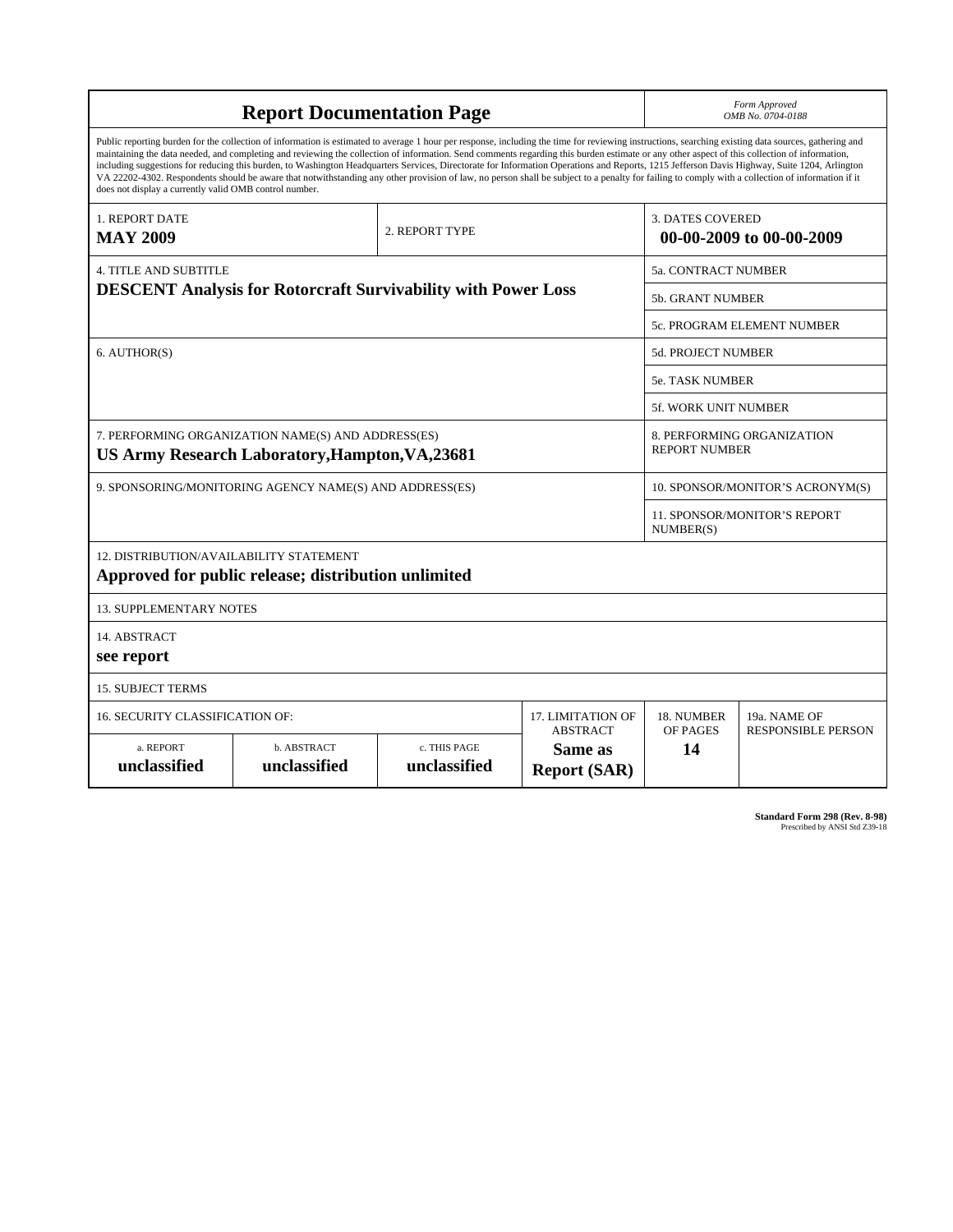

<span id="page-2-0"></span>Fig. 1. Example  $P_{k/d}$  plot for power off landing showing areas of attrition at low speed and forced landing at high speed.

## Introduction

The purpose of the present work is to develop a tool to be used in assessing the survivability of rotorcraft with power loss. Specifically, given an initial altitude, forward speed, and power level, the tool is to determine if the helicopter can fly away or not, and if not, the level of damage that will result from the impact. The analysis is run over a range of altitude and forward speed and the results are collected into a probability of kill given damage or  $P_{k/d}$ . The  $P_{k/d}$ indicates the likelihood of each type of kill for the failure within a range of altitude and forward speed.

Three kill types are considered. For a partial power loss, all three types of kill are possible. First, there is the potential for a *mission abort*, where the helicopter can fly away and return to a friendly base under its own power. If the helicopter is unable to fly away, it must descend to landing and potentially sustain additional damage. Only two levels of damage are considered for landings, namely *forced landing*, where the helicopter can be recovered, repaired, and returned to service, and *attrition,* where the vehicle is a total loss and is removed from the inventory. Clearly, for a complete power loss only the latter two kill types are possible. An example  $P_{k/d}$  plot for power-off landing is shown in Figure [1.](#page-2-0)

Further objectives for the project were that it be computationally simple enough to run on a workstation computer and not require extensive mathematical or engineering knowledge of the user. Given those objectives, the effort is based upon and extends previous work from the 1970's and 1980's, where similar analysis was successfully implemented for hover (Ref. 1) and forward flight (Refs. 2, 3).

The previous work was modified and extended in several ways for the current effort. A basic departure was the choice of variables for the equations of motion. In references 1–3, the helicopter was controlled by thrust coefficients in the horizontal and vertical directions. For the current work, a single thrust coefficient and disk angle were used instead. The angle introduced nonlinear sine and cosine functions into the equations, but provided several advantages.

In the previous work, only a complete engine failure resulting in autorotation was addressed. The current effort includes partial power both for landings and mission abort flyaways.

Even with these changes, when exercised over a broad range of forward speeds and initial altitudes, beyond what was considered by the previous researchers, several deficiencies were revealed which resulted in optimal control paths which were not physically possible. These are addressed in the current work, mostly by additional constraints on the flight path, described later.

In this paper, a description of the initial model patterned after previous work is provided. Following that, the additional modifications, constraints and the justifications for them are provided.

#### Optimal Control Model

The bulk of the analysis is an optimal control procedure which calculates the pilot inputs and the resulting flight path from those inputs. The algorithm is called the Sequential Gradient-Restoration Algorithm (Ref. 4). In the algorithm, an optimal path is found to minimize an objective function, consisting of an integral portion,  $\mathscr F$  and a non-integral portion  $\mathscr G$ . The solution is subject to differential constraints  $\varphi$ , non-differential constraints *S*, and end constraints ψ over a unit length of time. The constraints are specified in equations that sum to zero when the constraint is met. If the equation is nonzero, the value is constraint error. The algorithm operates on state variables, control variables, and scalar variables to reduce constraint error to zero and to minimize the objective function as much as possible. It is general purpose and then entire problem is defined by the variables described above.

Each state and control variable is a vector of length  $n_t$ . The scalar parameters are values which are variable but do not change with time. For the present application, the only scalar parameter is  $\tau$ , which is the scale factor between the unit optimization interval and the non-dimensionalized time. Reference 4 provides an extremely detailed description of the algorithm and example problems with tabulated data to verify that the algorithm is implemented correctly. Only enough explanation is provided here to provide context for the application of the algorithm to the rotorcraft descent problem.

Like its name, the algorithm has two distinct phases, the gradient phase and the restoration phase. In the gra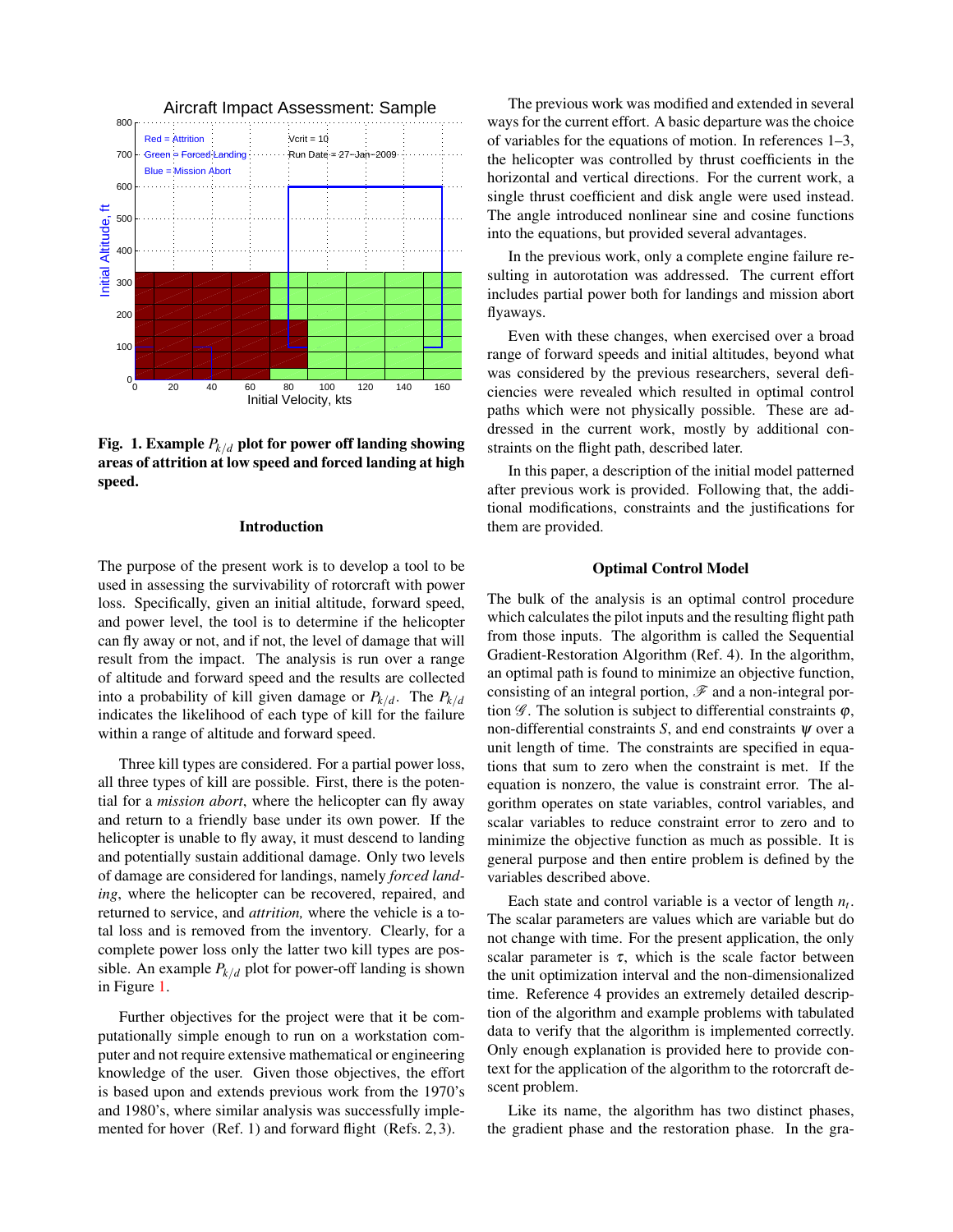dient phase, the solution is modified to reduce the objective function. In the restoration phase, the constraint error is minimized until it is near zero within a specified tolerance. For example, the initial conditions for certain parameters may be simple expressions like a linear variation that does not satisfy the equations of motion. The restoration phase adjusts the variables until all of the constraints are satisfied. The gradient phase also introduces constraint error as it modifies the solution to minimize the objective function. So the solution alternates between gradient steps, which improve the objective function but introduce constraint errors, and restoration steps, which eliminate the constraint error.

To ensure a stable and converging solution, a limit is placed on how much error a gradient step can introduce. If an iteration step is calculated which results in too much error, the step is halved until the resulting error is within limits. Additionally, the objective function is evaluated *after restoration* to determine if the gradient step was successful. If the objective function is larger after restoration than the solution prior to the gradient step, the gradient step is halved until the resulting solution, after restoration, is improved.

Initially, the differential constraints represented equations of motion, the non-differential constraints were used to limit the controls, and a single scalar parameter was used to scale the time interval. However, additional constraints were required and increased the number of variables in the problem. A constraint on a control variable adds another control variable. A constraint on a state variable is more costly, adding both a control and a state variable.

## Equations of Motion

The basic equations of motion for horizontal velocity, vertical velocity, and rotor speed, and the equations for rotor inflow are adapted from reference 1. The equations of motion are obtained from the sum of forces in the *x* and *z* directions and sum of torque about the rotor shaft. After modification to change the analysis variables from  $C_{T_x}$  and  $C_{T_z}$  to  $C_T$  and  $\alpha$  as control variables, they are given in non-dimensional form by

$$
\frac{d}{d\tau}v_z = g_0 \left( 1 - \frac{C_T \cos \alpha}{C_{T_0}} \omega^2 - \frac{(f/A)_z}{2C_{T_0}} v_z^2 \right) \tag{1}
$$

<span id="page-3-0"></span>
$$
\frac{d}{d\tau}v_x = g_0 \left( \frac{C_T \sin \alpha}{C_{T_0}} \omega^2 - \frac{(f/A)_x}{2C_{T_0}} v_x^2 \right) \tag{2}
$$

$$
\frac{d}{d\tau}\omega = -\frac{\gamma\omega^2}{a} \left\{ \frac{C_{d_0}}{8} \left[ 1 + \left( 6\frac{C_T}{\sigma} \right)^2 \right. \right.\left. + \left( \frac{C_T/\sigma}{(C_T/\sigma)_s} \right)^{n_s} \right] \left[ 1 + 4.6\mu^2 \right] + \frac{C_T}{\sigma} \lambda \right\} (3)
$$
\n
$$
\frac{d}{d\tau} z = v_z
$$
\n(4)

The vertical force equilibrium in equation  $1$  is the sum of the weight (the equation is non-dimensionalized and normalized by  $C_{T_0}$ , so the 1 represents the weight), the vertical component of thrust, and the vertical drag of the fuselage. Note that the weight is positive while the thrust and drag terms are negative because the sign of *z* is positive down. Horizontal equilibrium in equation [2](#page-3-0) is similar without the 1 representing non-dimensionalized weight.

The torque equilibrium in equation  $\overline{3}$  $\overline{3}$  $\overline{3}$  is a sum of a semiempirical expression for profile power and the momentum theory approximation of induced power. Of particular note is the third term in brackets. This term is intended to encourage the optimization algorithm to stay below stall by rapidly increasing torque above a specified stall thrust coefficient. A typical value for  $n<sub>s</sub>$  is 20 or 30, so when the term in parentheses exceeds unity, the torque rises very quickly. Equation [4](#page-3-0) is only needed to track altitude to determine when the helicopter reaches the ground.

For these equations,  $C_T$  and  $\alpha$  are control variables,  $v_z$ ,  $v_x$ ,  $\omega$ , and *z* are state variables, and the other variables are either specified or calculated from the states and controls.  $\lambda$  is calculated with corrections for vortex ring state and ground effect based on the horizontal and vertical speeds and the non-dimensional height above the ground.

The rotor induced velocity  $\lambda$  is assumed to be quasisteady and is given by

$$
\lambda = 1.15 \lambda_{\text{hover}} f_I f_G \tag{5}
$$

This equation is based on the hover induced velocity  $\lambda_{\text{hover}}^2 = T/(2\rho A \Omega_0^2 R^2)$ . The 1.15 factor is an analysis variable but is not normally modified.  $f_I$  and  $f_G$  are factors to correct for vortex ring state and ground effect. Like the equations of motion, they were taken from reference 1; they originally are found in references 5 and 6, respectively. Far from the ground and at normal airspeeds, both factors approach unity.

The inflow curve *f<sup>I</sup>* has two expressions depending on the rotor state. A transcendental, but analytic momentum theory expression is used for normal forward flight. For nearly vertical flight, where momentum theory is not valid, an empirical expression for the vortex ring state is used. The equations are as follows:

$$
f_I(\tilde{x}, \tilde{z}) =
$$
  
\n
$$
\begin{cases}\n1/(\sqrt{\tilde{z}^2 + (\tilde{x} + f_I)^2}) & , (2\tilde{x} + 3)^2 + \tilde{z}^2 > 1 \\
\tilde{x}(0.373\tilde{x}^2 + 0.598\tilde{z}^2 - 1.991) & , (2\tilde{x} + 3)^2 + \tilde{z}^2 \le 1\n\end{cases}
$$
(6)

The parameters  $\tilde{x}$  and  $\tilde{z}$  are normalized vertical and horizontal velocities,

$$
\tilde{x} = \frac{\lambda_{\text{climb}}}{\lambda_{\text{hover}}} = \frac{v_x \sin \alpha - v_z \cos \alpha}{\lambda_{\text{hover}} \Omega_0 R} \tag{7}
$$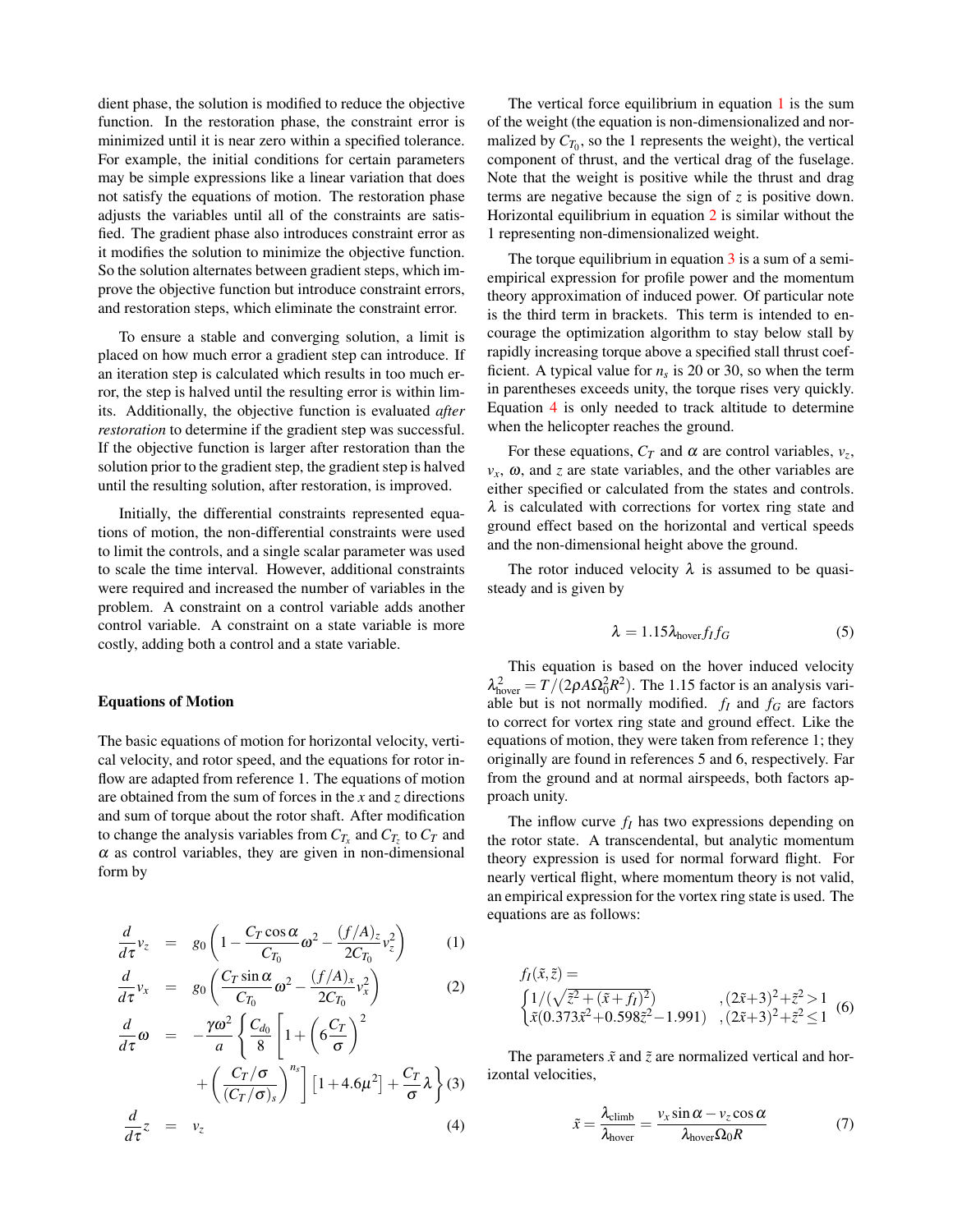$$
\tilde{z} = \frac{\lambda_{\text{horiz}}}{\lambda_{\text{hover}}} = \frac{v_x \cos \alpha + v_z \sin \alpha}{\lambda_{\text{hover}} \Omega_0 R}
$$
(8)

Ground effect is modeled with the expression

$$
f_G = 1 - \frac{(-v_z + \lambda \cos \alpha)^2}{(-v_z + \lambda \cos \alpha)^2 + (v_x + \lambda \sin \alpha)^2} \frac{1}{(4z)^2}
$$
(9)

where *z* is the non-dimensional rotor height above the ground. Note that the normal analysis variable *z* is the skid or wheel height, so *z* in the above expression must be corrected by the height of the rotor with the helicopter on the ground. Because ground effect is only significant near the ground, where *z* is small, the distinction is important.

#### Non-Dimensionalization and Scaling

The analysis operates on the equations in non-dimensionalized and scaled form. The non-dimensionalization follows standard convention for rotorcraft for the state variables. Additional scale factors are required for the optimal control procedure. The optimal control problem is well-scaled if similar changes in the variables produce similar changes in the objective function. For example,  $C_T$  is on the order of 0.005 whereas forward velocity, even non-dimensionalized by rotor speed may be 0.4. Scale factors are applied to bring the order of magnitude of each variable to approximately 1. The states, controls, and scalar parameter appear in the constraint equations, therefore, as  $X/\overline{X}$ ,  $U/\overline{U}$ ,  $\Pi/\overline{\Pi}$ . Though these factors are present in the code, for clarity, in this paper, equations are presented in non-dimensional form with this scaling already applied. The numerical values for the scale factors are given later when all of the states and controls have been defined.

The terminal time is  $\tau_f$ , as yet unspecified. The optimal control algorithm operates on a specified interval from 0 to 1. So an additional normalization of the scaled, dimensionless time is required,

$$
\xi = \frac{\tau}{\tau_f} \tag{10}
$$

This ensures that the time variable the analysis uses ranges from 0 to 1. Because non-dimensionalization, a scale factor, and the normalization have been applied, differentiation and simply getting time in seconds from the unit time vector in the analysis can be confusing. The differential operators are given in terms of  $t$ ,  $\tau$ , and the single scalar scale factor  $\bar{\Pi}_1$  by

$$
(\ )^{\nabla} = \frac{d}{d\xi} = \tau_f \frac{d}{d\tau} = \frac{\tau_f}{\Omega_0 \bar{\Pi}_1} \frac{d}{dt} \tag{11}
$$

In this paper, the equations are given in  $\tau_f(d/d\tau)$  form since it is the easiest to understand. The computer implementation specifies equations in this form also, and applies

Table 1. State and control variables used in the baseline analysis

<span id="page-4-0"></span>

| Variable | Symbol   | Description              |
|----------|----------|--------------------------|
| $X_1$    | $v_z$    | Vertical velocity        |
| $X_2$    | $v_{r}$  | Horizontal velocity      |
| $X_3$    | $\omega$ | Rotor speed              |
| $X_4$    | Z.       | Altitude                 |
| $U_1$    | $C_T$    | Rotor thrust coefficient |
| $I_2$    | $\alpha$ | Disk plane angle         |

the other scale factors in separate program units. Each of equations  $1-4$  therefore contain an additional  $\tau_f$  factor in the code to reflect the  $()^\nabla$  differentiation. To obtain *t* in seconds from the unit interval time  $\xi$ ,

$$
t = \xi \frac{\tau}{\Omega_0 \bar{\Pi}_1}
$$
 (12)

For the remainder of the paper, the  $\tau_f$  will be explicitly present as the additional differential equations are developed.

The analysis variables in terms of the state and control vectors *X* and *U* are given in Table [1.](#page-4-0) Additional state and control variables added as a result of the modifications to the baseline model are discussed below.

#### Implementation for Power Loss Application

The preceding discussion describes the math model and basic equations of motion for the helicopter in flight and represent only a slight departure from previous work. The remainder of the paper is the implementation and application of this analysis to the problem of descent or flyaway with power loss. The additional constraints for the problem and boundary values are discussed.

At several points in the course of development, it was observed that the optimal control algorithm would produce flight paths that violate physics but are well within the constraints of the analysis at that point. It is at the same time fascinating and frustrating to observe the innovative solutions that are produced when the analysis is unleashed on a wide range of initial conditions. It is fascinating because some solutions are not necessarily intuitive to a human analyst, yet are perfectly logical when the actual constraints or lack of constraints on the flight path are considered. But because the algorithm will only obey laws of physics when forced, each innovative yet impossible solution mandates a different approach or additional constraints on the problem and the attendant analysis and run time penalty associated with them.

Four modifications were made to the basic model and affect both controls and states. Initially, the analysis was for power off descent to landing only. Three changes were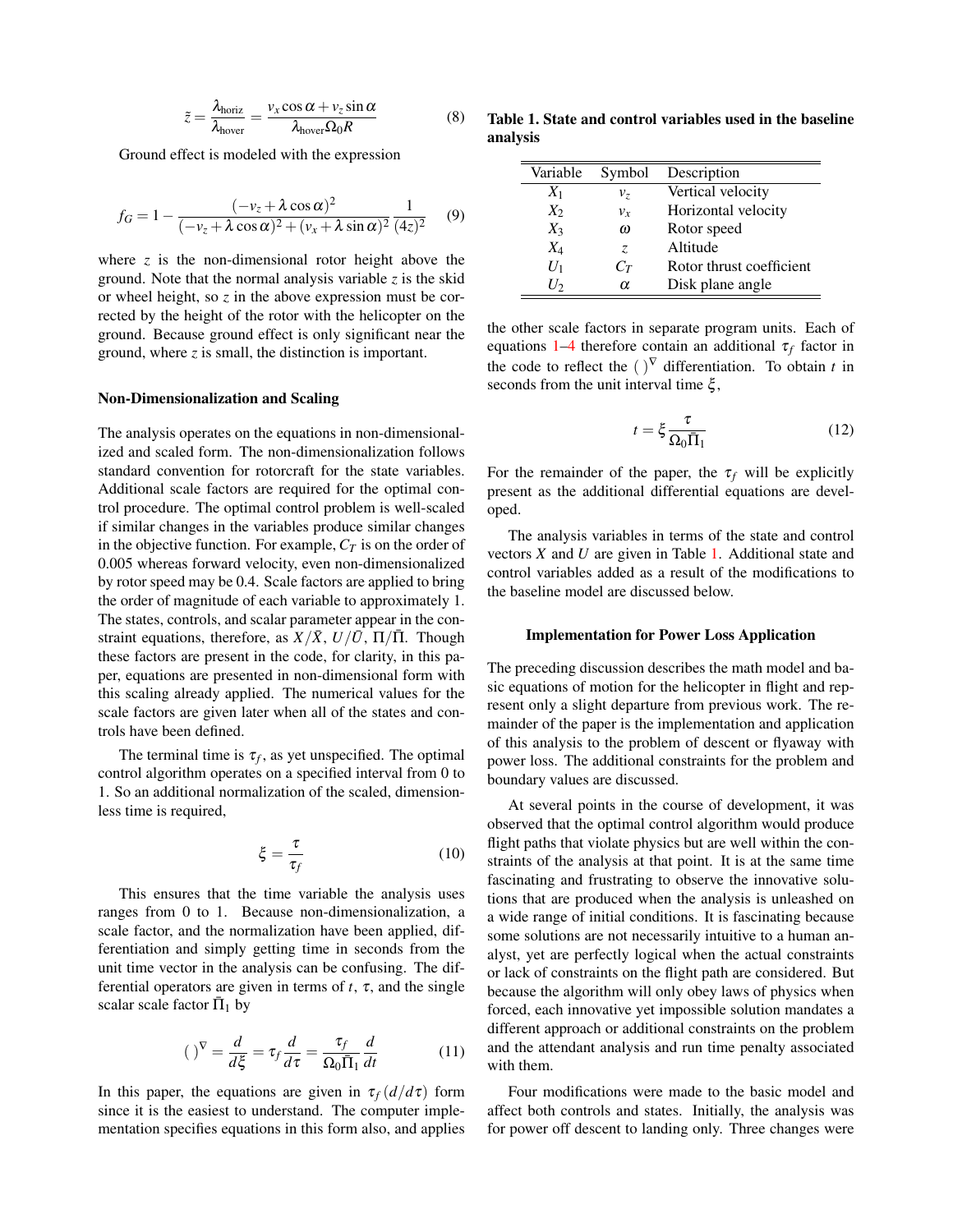implemented at that time: an altitude constraint, rate controls, and control limits. The last modification was for partial power, which was added in conjunction to the exit and end conditions discussed above. These four modifications are discussed below.

# Altitude Constraint

The first modification to the analysis is the most amusing and serves as a good example to describe how state constraints are implemented in the analysis. The source of the problem was the observation that at high forward speed but low altitude initial conditions, the optimal flight path is for the helicopter to descend below ground level and ascend to the landing point to quickly decelerate and meet the zero altitude end condition. Because the analysis was only constrained to be zero at the final time, it was free to take on negative altitude elsewhere in the flight path. This behavior is replicated in nature when a bird approaches the edge of a building or a wire. It approaches slightly below the altitude of the landing spot and as it nears its target, ascends quickly to alight on the roof or wire with small horizontal and vertical speed. While it is encouraging that the flight path calculated by the algorithm is found in nature, it is not acceptable for the purposes of autorotative descent of a helicopter.

A constraint was added to force the analysis to keep the helicopter above ground prior to touchdown. The Sequential Gradient-Restoration algorithm operates on *equality* constraints, so some additional conversion is necessary to implement *inequality* constraints, such as  $(z \geq 0)$ . Each inequality constraint must be converted to an equality constraint in order to be implemented in the analysis. The process adds a control variable and an equality constraint to the analysis.

Initially, equation [4](#page-3-0) tracks the vehicle altitude. Corrected for normalized time, the equation becomes

<span id="page-5-0"></span>
$$
z^{\nabla} = \tau_f \nu_z \tag{13}
$$

*z* is positive down, so it ranges from  $(0 \le z \le z_f)$ . So  $z_0 = 0$ and  $z_f$  is equal to the initial altitude. The desired inequality constraint therefore is

$$
z \le z_f \tag{14}
$$

This is converted to an equality constraint by using a slack variable ˆ*z*:

<span id="page-5-2"></span>
$$
z - z_f + \hat{z}^2 = 0 \tag{15}
$$

Taking the derivative with respect to  $\xi$ ,

<span id="page-5-1"></span>
$$
z^{\nabla} + 2\hat{z}\hat{z}^{\nabla} = 0 \tag{16}
$$

$$
\hat{z}^{\nabla} = \tau_f U_z = \tau_f U_5 \tag{17}
$$

Now equation [13](#page-5-0) is replaced with equation [17](#page-5-1) in the equations of motion and the altitude is tracked through the slack variable  $\hat{z}$  rather than  $z$  itself. Though generally not so, in this case because of the sign conventions, it is more convenient to track  $\hat{z}$  since it is zero at  $\tau_f$ , although it is initially  $\sqrt{z_0}$  rather than  $z_0$ . Altitude is easily recovered through equation [15.](#page-5-2) After substituting equations [13](#page-5-0) and [17](#page-5-1) into equation [16,](#page-5-1) a non-differential equality constraint is is added to the *S* matrix as

<span id="page-5-3"></span>
$$
v_z + 2\hat{z}U_z = 0\tag{18}
$$

A numerical problem arose as a result of equation [18](#page-5-3) in the *S* matrix. Because the end constraint forces  $\hat{z}$  to zero at the final time, at that time *S* becomes insensitive to  $U_z$  at that point. At times  $U_{z_f}$  would diverge to large values, causing the entire problem to be ill-conditioned. A static offset to  $\hat{z}$ was applied so that the helicopter is instead constrained to remain above a slightly negative altitude. To an engineering approximation, this accomplishes the same purpose but avoids the numerical implementation issue.

The lower altitude bound need not be constant, it is only required to be a continuously differentiable function. A more rigorous method is envisioned where the bound on the inequality constraint is not constant but a line which crosses the x-axis between the  $\tau_{n_t-1}$  and  $\tau_f$  time steps. Such a constraint would ensure that the helicopter remains above the surface of the ground at all times except  $\tau_f$  and at  $\tau_f$ ,  $U_z$  is a slightly negative number so a proper derivative for  $S_{\hat{z}}$  can be calculated. Such an approach has not yet been implemented or tested.

## Rate Controls

The approach of varying  $C_T$  and  $\alpha$  as controls works well when the initial conditions for the optimal control are such that there is plenty of altitude and forward speed to perform the autorotative maneuver. However, for cases on the fringe and in regions of the altitude/velocity spectrum where a landing is not possible, many iterations are performed as the algorithm tries reduce the objective function as much as possible. In this case, often small variations in the controls are magnified. The  $C_T$  and  $\alpha$  controls are discretized, merely a list of values at each of the  $n_t$  steps. There is nothing preventing large step changes in thrust or disk angle from one time step to the next, and these often occur as the landing task becomes more difficult.

Though thrust can vary relatively quickly, the pitch rate of the aircraft has a definite limit, so step changes in  $\alpha$  are not realistic. Rate controls solve this problem. Rather than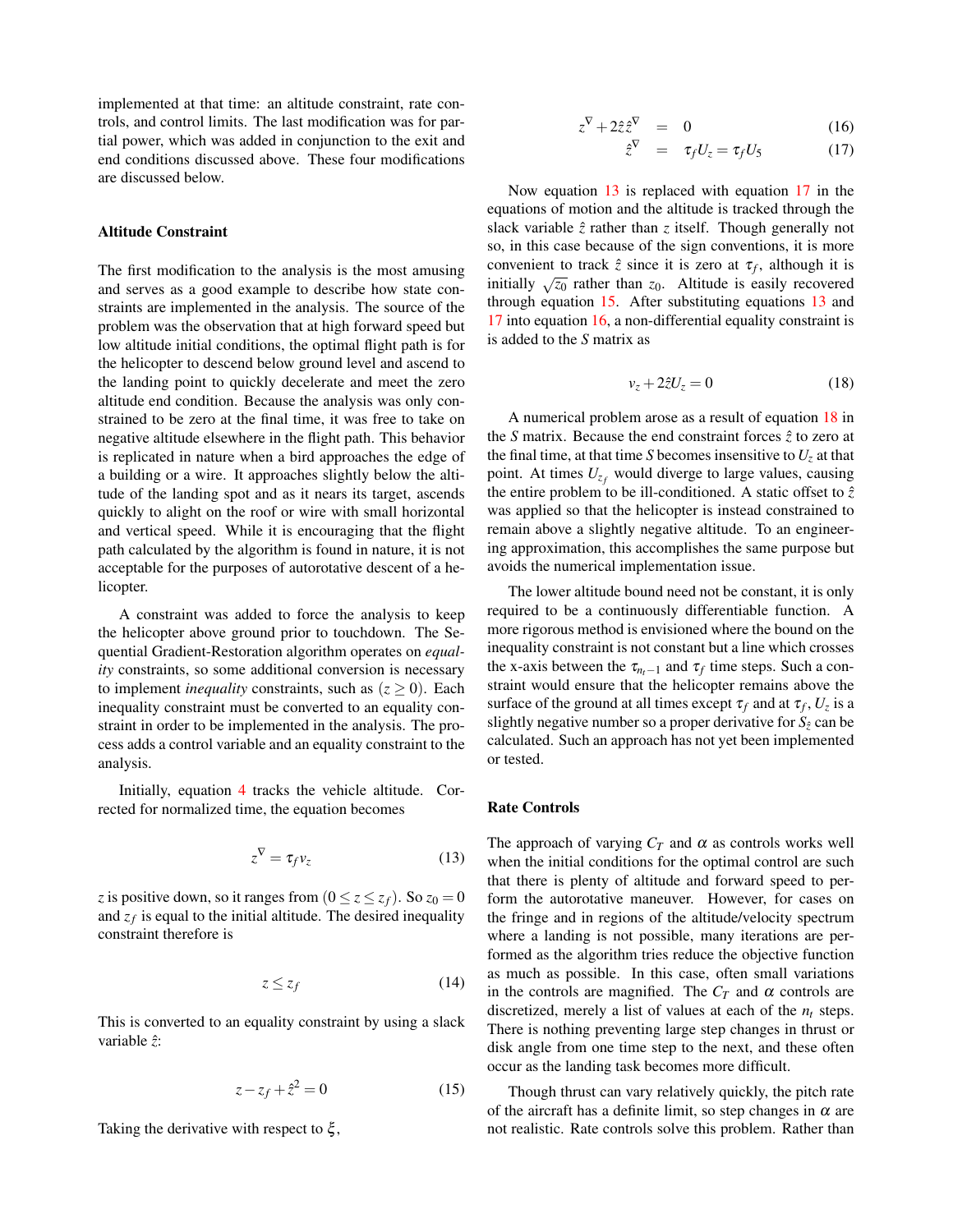controlling  $C_T$  and  $\alpha$  directly,  $C_T^*$  and  $\alpha^*$  are controlled and *C*<sub>*T*</sub> and  $\alpha$  become state variables. Step changes in  $C_T^*$  or  $\alpha^*$ are smoothed by the integration operation. This conversion replaces the two controls and adds two additional states to the analysis. At the same time, each rate was limited by an inequality constraint, which added two additional controls and two additional non-differential constraints (one control and one constraint for each rate limit).

The thrust and pitch rates should vary from zero to a maximum rate (positive or negative). This can be written mathematically as

$$
0 \le (C_T^*)^2 \le (C_{T_{\text{max}}}^*)^2 \tag{19}
$$

$$
0 \leq (\alpha^*)^2 \leq (\alpha^*_{\text{max}})^2 \tag{20}
$$

The inequality constraints were converted to equality constraints in the same manner as described previously. The controls were implemented as  $U_1 = C_T^*$  and  $U_2 = \alpha^*$  being the controls for thrust rate and pitch rate, and  $U_3$  and  $U_4$  as the slack variables for the thrust and pitch rate limits, respectively. The resulting equations for the *S* matrix are

$$
U_1^2 + U_3^2 - (C_{T_{\text{max}}}^*)^2 = 0 \tag{21}
$$

$$
U_2^2 + U_4^2 - (\alpha_{\text{max}}^*)^2 = 0 \tag{22}
$$

Additional state variables  $X_5 = C_T$  and  $X_6 = \alpha$  were added, resulting in additional differential constraints:

<span id="page-6-0"></span>
$$
X_5^{\nabla} = C_T^{\nabla} = \tau_f C_T^* = \tau_f U_1 \tag{23}
$$

$$
X_6^{\nabla} = \alpha^{\nabla} = \tau_f \alpha^* = \tau_f U_2 \tag{24}
$$

Even if the optimal control procedure prescribes a step change in  $C_T^*$  or  $\alpha^*$ , the time histories for  $C_T$  and  $\alpha$  are continuous.

## Thrust Limiting

Although the torque equation [\(3\)](#page-3-0) provides a penalty of rapidly increasing torque above a specified thrust, explicit constraints on thrust were still found to be necessary. Given unlimited thrust potential, the algorithm would produce control schedules which resulted in a  $C_T/\sigma$  greater than 0.2 and sometimes even 0.3 during a flare. The massive torque increase would rapidly slow the rotor below  $0.5\Omega_0$  instantaneously rather than cause the optimal control to avoid such high thrust.

An explicit thrust limit was implemented in a similar manner to that for the altitude limit. In this case, though, independent upper and lower limits on thrust were desired to prevent the analysis from using negative thrust. Some careful crafting of the constraint equation provided both upper and lower limits on thrust with a single equation. The user inputs are the maximum and minimum thrust coefficients allowed for the helicopter. The maximum is unrelated to the stall thrust coefficient. It would normally be higher but can be the same or lower if that is desired by the user. An additional state  $X_7$  and control  $U_6$  are added as a result of the limit. The equality constraint is given by

$$
\left(C_T - \frac{C_{T_{\min}} + C_{T_{\max}}}{2}\right)^2 + \hat{C}_T^2 - \left(\frac{C_{T_{\min}} - C_{T_{\max}}}{2}\right)^2 = 0
$$
\n(25)

Taking the derivative, the equality constraint is obtained

<span id="page-6-1"></span>
$$
\left(C_T - \frac{C_{T_{\text{min}}} + C_{T_{\text{max}}}}{2}\right) C_T^{\nabla} + \hat{C}_T \hat{C}_T^{\nabla} = 0 \tag{26}
$$

$$
\hat{C}_T^{\nabla} = \tau_f U_{\hat{C}_T} = \tau_f U_6 \tag{27}
$$

and the expression for  $C_T^{\nabla}$  is given in equation [23.](#page-6-0) Equation [26](#page-6-1) becomes an additional non-differential constraint in the *S* matrix and equation [27](#page-6-1) is an additional differential constraint in the  $\varphi$  matrix.

#### Partial Power

For a complete power loss, the torque expression in equation [3](#page-3-0) is set equal to zero. For partial power, the engine can provide torque to the rotor. For a real engine, a control system or person adjusts the throttle to maintain rotor speed. If the torque available is not sufficient, the rotor speed will droop, but if excess torque is available, the control system will reduce fuel flow to maintain 100% RPM. This level of detail is not replicated in the current analysis. Rather, a maximum torque is known from user input. If the rotor demands more than the maximum available, rotor speed will droop like a real aircraft, but if excess torque is available, the algorithm can overspeed the rotor. A control variable *Q<sup>e</sup>* ranging from 0 to the available torque specifies how much torque is applied to the rotor system. A second (slack) control variable *UQ<sup>e</sup>* is also required to convert the inequality constraint to an equality constraint.

For the partial power case, first equation [3](#page-3-0) is modified to

$$
\frac{d\omega}{d\tau} = -\frac{\gamma \omega^2}{a} \left\{ -Q_e + \frac{C_{d_0}}{8} \left[ 1 + \left( 6\frac{C_T}{\sigma} \right)^2 + \left( \frac{C_T/\sigma}{(C_T/\sigma)_s} \right)^{n_s} \right] \left[ 1 + 4.6\mu^2 \right] + \frac{C_T}{\sigma} \lambda \right\} (28)
$$

The inequality constraint  $0 \le Q_e \le Q_0$  is converted to an equality constraint for the *S* matrix given by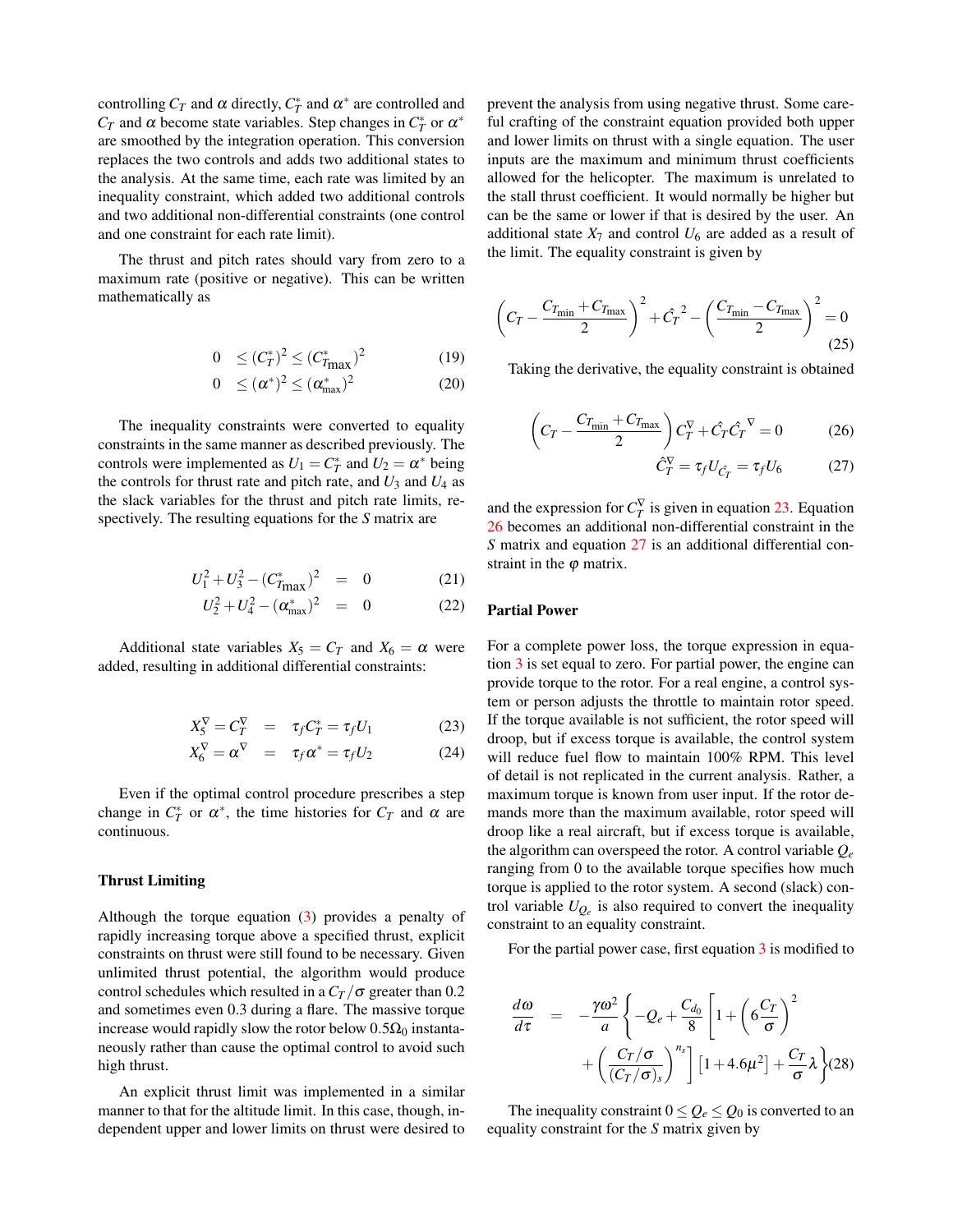Variable Symbol Description  $X_1$  *v*<sub>z</sub> Vertical velocity state  $X_2$  *v<sub>x</sub>* Horizontal velocity state *X*<sub>3</sub>  $\omega$  Rotor speed state<br>*X*<sub>4</sub>  $\hat{z}$  Slack variable (state  $X_4$   $\hat{z}$  Slack variable (state) for altitude *X*<sup>5</sup> *C<sup>T</sup>* Rotor thrust coefficient (state)  $X_6$   $\alpha$  Disk plane angle state  $X_7$  *C*<sup> $\hat{C}_T$ </sup> *T* Slack variable (state) for  $C_T$  $U_1$  $C_T^*$  $C_T^*$  Thrust rate control<br> $\alpha^*$  Pitch rate control  $U_2$ Pitch rate control  $U_3$  *U*<sub>*C*<sup>\*</sup></sup></sub> Slack control for thrust rate limit  $U_4$  *U* $\alpha^*$  Slack control for pitch rate limit  $U_5$  *U<sub>z</sub>* Slack control for altitude  $U_6$   $U_{C_T}$ <br> $U_7$   $Q_e$ Slack control for thrust limit Engine torque control<sup> $a$ </sup>  $U_8$  *U*<sub>*Q<sub>e</sub>* Slack control for torque limit<sup>a</sup></sub>

<span id="page-7-1"></span>Table 2. State and control variables used in the complete analysis

<span id="page-7-0"></span>*<sup>a</sup>*Only present for partial power analysis

<span id="page-7-3"></span>
$$
Q_e^2 + U_{Q_e}^2 - Q_0^2 = 0
$$
 (29)

The complete set of states and controls is detailed in Ta-ble [2.](#page-7-1) When compared to Table [1,](#page-4-0) it is clear that to enforce limits on the problem, the size of the problem grows significantly. In its current state, hard limits exist on every control in the system and on some states. The original states  $v_z$ ,  $v_x$ and  $\omega$  remain unconstrained. The work in references 2 and 3 imposed a limit on vertical descent rate, but such a limit has not yet been found to be warranted. The nature of calculating the optimal path, possibly in combination with thrust and thrust rate limits, seems to prevent the analysis from allowing a high vertical sink rate. Verification and validation efforts in the future may reveal that a hard constraint on  $v<sub>z</sub>$ is necessary, but results to date suggest it is more likely that  $\omega$  will require limiting.

#### End Conditions and Initial Path

The optimal control operates on an initial path from the initial conditions (altitude, speed, and power available) to end conditions which depend on the power available. If sufficient power is available to fly away, the analysis attempts to calculate a flyaway path. If insufficient power to fly away is available or the flyaway path calculation fails, the a descent to landing is calculated. For each situation, an initial path must be supplied to the optimal control algorithm, preferably one that is close to the final path and satisfies the constraints. Obtaining an initial path close to the final path is difficult, after all, finding the final path is the purpose of the algorithm in the first place. But finding a path that meets or nearly meets the constraints is achievable.

First it is important to understand the initial conditions and end conditions before discussing the initial path between them. Only steady, level flight conditions at entry are currently used. The altitude, airspeed, and power available after the event completely define the initial state. The initial thrust coefficient and disk angle are calculated from the gross weight and initial speed. The end conditions differ for landing and mission abort flyaway, but are straightforward. They are implemented in a matrix,  $\psi$  which the optimal control algorithm forces to zero at the end of the time interval. Ideally, the initial path should result in  $\psi = 0$ but this is not required and is not possible in some cases as discussed below.

For landing, the aircraft clearly must touch the ground, so the final altitude must be zero. In the current implementation, for a power-off landing, this is the only end criterion. For a partial power landing, an additional constraint is applied that the disk angle  $\alpha$  must also be zero. This is based on an assumption that with partial power, the landing task is easier for the pilot and should be accomplished without dragging the tail on the ground.

For mission abort flyaway, the helicopter must be in level flight (zero sink rate), with rotor speed at 100%, and the forward velocity must be the minimum power speed. Mathematically these conditions are represented by

<span id="page-7-2"></span>
$$
\psi_{\text{power off}} = \{\hat{z}\} \tag{30}
$$

$$
\mathbf{\psi}_{\text{partial power}} = \left\{ \begin{array}{c} \hat{z} \\ \alpha \end{array} \right\} \tag{31}
$$

$$
\Psi_{\text{flyaway}} = \left\{ \begin{array}{c} \omega - 1 \\ v_z \\ v_x - \mu_{\text{opt}} \end{array} \right\} \tag{32}
$$

For descent to landing, the initial conditions are obtained by time integrating the equations of motion with a complete power loss and no change in controls. Without power, the helicopter cannot sustain steady level flight and descends to impact the ground. For a power off landing, the resulting flight path satisfies the constraint error to numerical precision so that the solution can proceed immediately to a gradient phase. For the partial power landing, the constraints are not completely met and a restoration is required to satisfy them.

Initial conditions for flyaway are in development. Assigning initial conditions in this case is not straightforward because there is not a discrete event such as striking the ground that can be reached by time integration. For flyaway, the pilot must transition from the flight condition at the power loss event to a condition where the helicopter can sustain level flight to escape without striking the ground. Beyond these criteria, there is no requirement to judge one flight path superior to another. If the end state of the flight path represents a steady flyaway condition, the analysis has succeeded in showing that the aircraft can fly away. Algorithmically, if the restoration satisfies the constraints in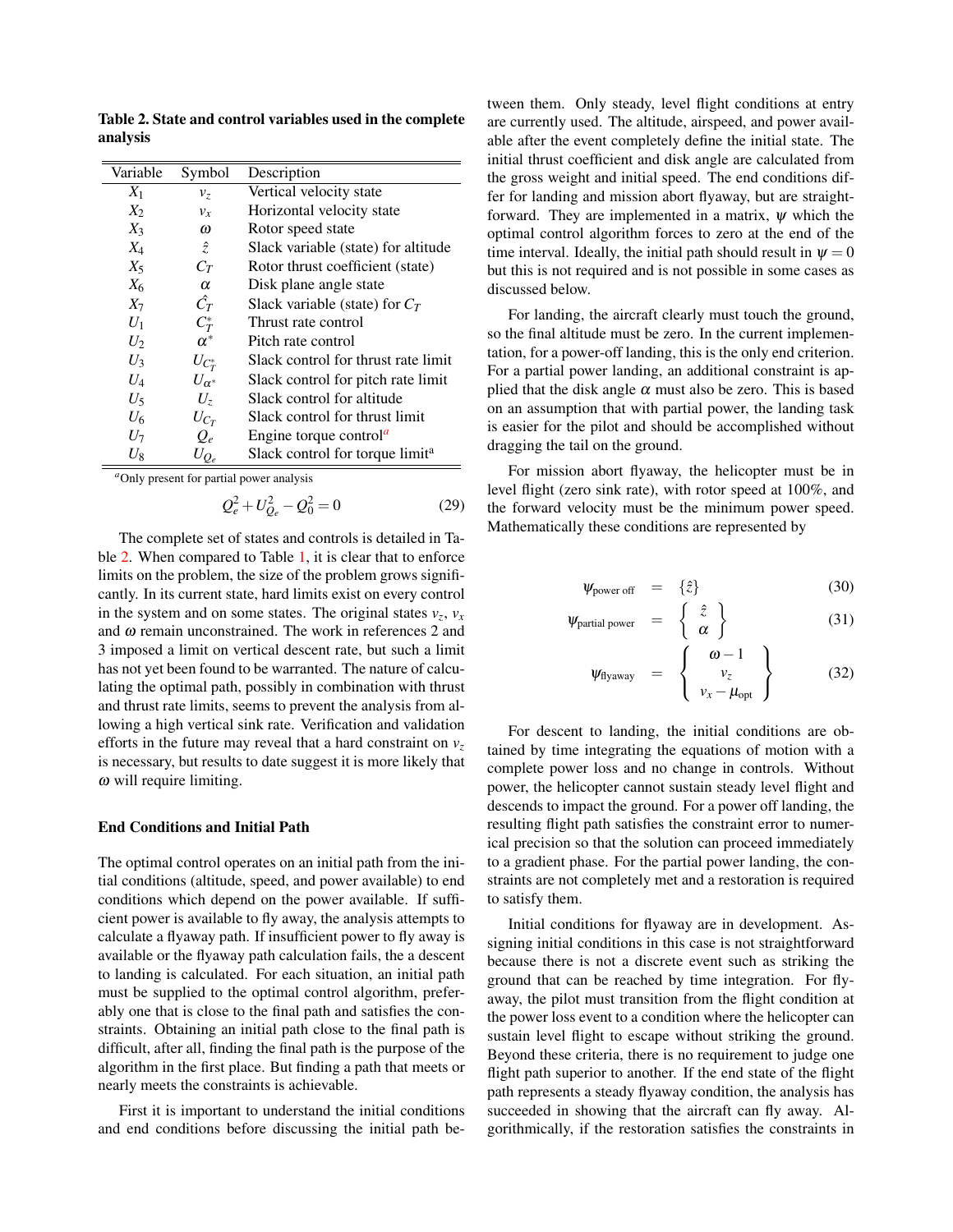equation [32,](#page-7-2) there is no need for gradient steps to improve the solution and the analysis exits.

But mathematically some initial conditions must be supplied to the algorithm to begin with, particularly the interval time  $\tau_f$ . Several approaches have been investigated which work well in some instances but not others. The first is to use identical initial conditions to landing and simply let the restoration phase restore to a flyaway instead. This approach breaks down at very low altitude because the time interval to impact for a complete power loss is very short. If the flight condition is at very high or low speed and low altitude, the restoration phase cannot transition to the minimum power speed in such a short time.

A second option is to make all states constant, as though the helicopter continues flying with sufficient power available for a specified time. When the power is removed, the restoration procedure starts with a flight path that meets most of the constraints. Only the torque and  $v_x - \mu_{opt}$  constraints are violated. It must then adjust the flight path to account for the torque loss and acceleration or deceleration. For this case, there is still the issue of determining a suitable analysis interval.  $\tau_f$  should be short if the helicopter is already near the minimum power speed but longer if it is far above or below it. To account for this, the time required for a constant acceleration or deceleration to the minimum power speed is calculated. For example, if the initial speed is 100 knots and the minimum power speed is 80 knots, the time for a constant 0.2g deceleration from 100 to 80 knots is calculated and used for  $\tau_f$ . This approach also works for some cases but not others. In particular, when the initial speed high, there is excess energy and the pilot should be able to gently decelerate in level flight to the minimum power speed while maintaining altitude, but this behavior is not always replicated by the analysis.

#### Objective Function and Exit Criteria

The purpose of optimal control algorithm, mathematically, is to minimize an objective function. The objective function consists of an integral part and a non-integral (scalar) part,  $\mathscr{I} = \mathscr{F} + \mathscr{G}$ . The most important physically is the nonintegral part, given by

<span id="page-8-0"></span>
$$
\mathcal{G} = v_{z_1}^2 + W_x v_{x_1}^2 \tag{33}
$$

This represents a combination of the final vertical and horizontal components of velocity, scaled relative to each other by  $W_x$ . The scale factor determines the extent the optimal control procedure will work to minimize one term relative to the other. The terms are squared so that they are always positive.

The integral part is not strictly necessary, but has been implemented in order to *encourage* the algorithm rather than formally constraining it. The integral portion of the objective function is currently

<span id="page-8-1"></span>
$$
\mathcal{F} = 10(\omega - 1)^2 (1 - \xi^4) + (v_x - \mu_{\min})^2 (1 - \cos 2\pi \xi) + v_z^2
$$
 (34)

The three terms are obtained from engineering judgment and observation of solutions the optimal control algorithm produces. The first term penalizes the objective function as the rotor speed deviates from 100% RPM. The  $(1 - \xi^4)$ causes the penalty to go away at the end of the time interval where the rotor speed naturally drops during the flare. The second term encourages the algorithm to approach the minimum power speed. It also has a time factor so that the term diminishes to zero at the beginning and end of the time interval. This term is particularly important for descents starting from hover. The mathematics of the analysis see no difference between the helicopter going backward or forward from a hover initial condition. With this term, there is a mathematical reason to go forward. The final term penalizes the vertical velocity at all times in the time interval to provide further encouragement to the analysis to not build up an excessive sink rate.

As the optimal control algorithm minimizes the horizontal and vertical speeds at impact, a solution can be reached where further optimization of the flight path will not change the answer. The decision between an attrition and a forced landing is based solely on vertical impact velocity  $v_{\text{crit}}$ . Once the optimizer reduces the vertical impact velocity below  $v_{\text{crit}}$ , the landing is classified as a forced landing and further optimization is not necessary. In that case, if the horizontal velocity criterion  $v_{x_1} \leq W_x v_{\text{crit}}$  has been met, the optimal control procedure exits and the analysis moves on to the next point. If the horizontal velocity criterion has not been met, the analysis continues until it is. The additional check on horizontal velocity is required to account for high forward speed with low initial altitude. In this case, the vertical sink rate may be less than  $v_{\text{crit}}$  after the initial restoration phase while the horizontal speed is very high. If  $v_x$  is not checked, the analysis exits at this point and incorrectly declares the point a forced landing. The additional  $v_x$  criterion prevents this exit and allows gradient phases to occur to minimize the horizontal velocity also.

The remaining two possible criteria normally result in an attrition because the optimal control algorithm is not able to reduce the impact velocity sufficiently and exits for one of two reasons. First, a rolling log of the objective function after each gradient iteration is also maintained. If the objective function has not been reduced by 1% in five gradient iterations (in other words, for iteration *i*,  $\mathcal{I}_i < 0.99 \mathcal{I}_{i-5}$ ), the optimal control considers the current solution to be optimal and exits. Alternatively, the code counts gradient iterations. If the number of gradient iterations exceeds a preset amount, the solution exits.

There is a third, defunct possibility for an unsuccessful exit from the optimal control. For any iterative procedure,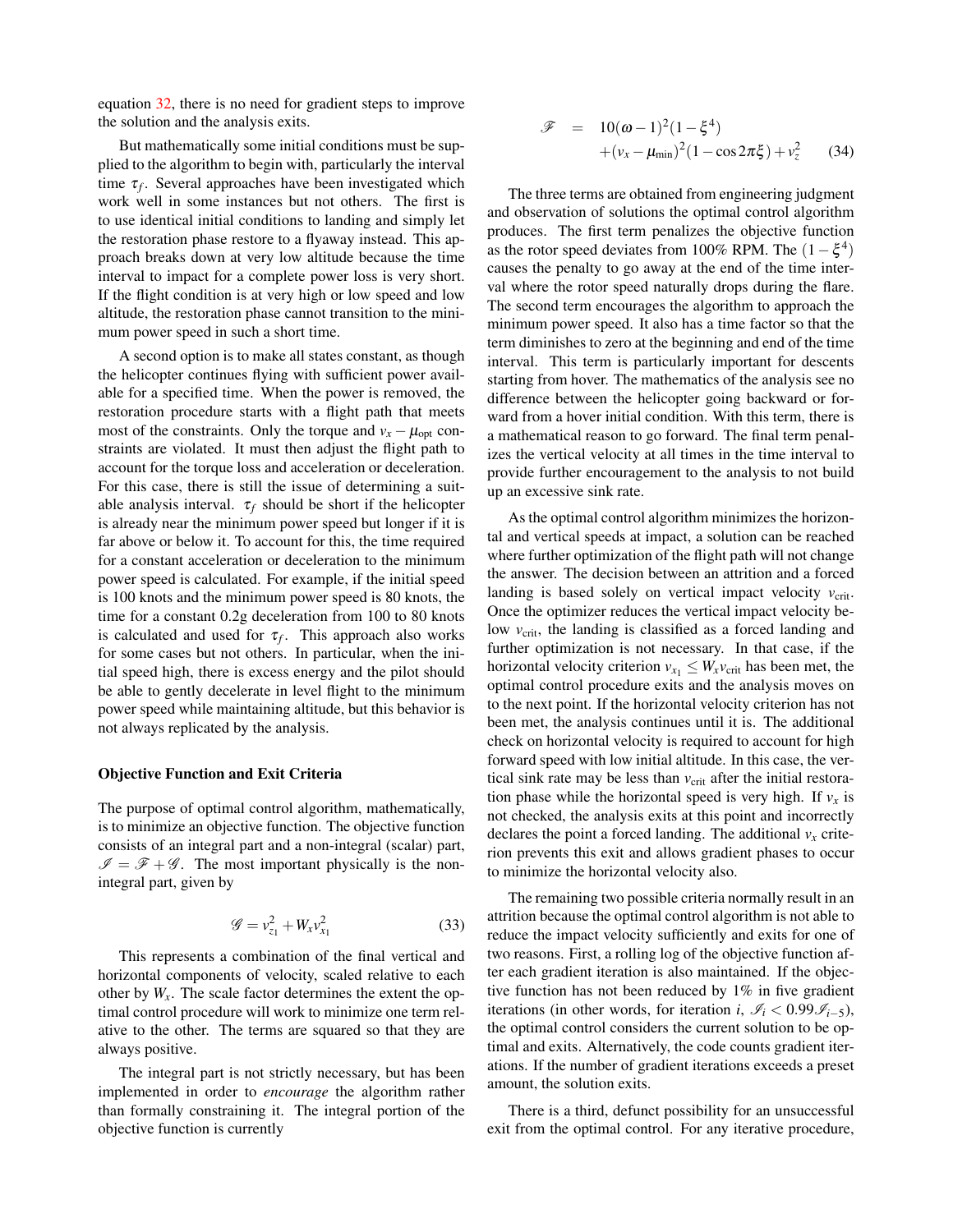there is the possibility of a diverging solution. To address that situation gracefully, the constraint error is periodically checked for values of infinity or NaN (not a number). The constraint error is calculated from all of the variables in the analysis, so a non-numeric value in any variable naturally propagates to it. If such a value is detected, a flag is set which causes the analysis to "fall out" of any nested loops and move on to the next case.

#### Validation with Autorotation Data

Autorotation data from references 7 and 8 are used for validation of the power-off performance. The data are from a high inertia rotor test program where a helicopter was outfitted with additional tip weights to store more energy in the rotor. The effects of the additional energy on autorotation and abrupt maneuvers was then evaluated.

The test flights involved what the authors called "throttle chops," where the engine continues to run but is rapidly reduced to idle or near idle speed. A temporary provision was added to the DESCENT analysis to simulate this exponential decay in throttle by allowing the torque to decay from the pre-event level to a near zero level estimated from the test data. The optimal control normally uses all of the torque available to it when partial power is present, so the torque applied to the rotor in the simulation is similar to that in the test. Although achieving a successful landing in the analysis was straightforward, other inputs had to be modified to cause the flight path to landing to closely match the test data.

To obtain the appropriate torque parameters, the code was modified so that *Q<sup>e</sup>* varies over the time interval. For equation  $29$ , the constant  $Q_0$  is replaced by a timedependent  $Q(\xi)$ . Initially, it is equal to the (calculated) engine torque prior to the power loss. Reference 8 provides torque pressure data as a function of time. It is not reported how torque pressure in psi relates to torque in ft-lb, so *Q<sup>e</sup>* was scaled so that that the ratio of initial torque to the final torque was the same as the ratio of the initial torque pressure to the idle torque pressure from the test data. For some cases the torque pressure at idle was nearly a third of the pressure prior to engine loss, and for others it was nearly zero.

The first case to be considered is the only forward flight case from reference 8. It is for the baseline rotor flying at 45 knots and 100 feet, although the test data indicate that the initial altitude is actually 114 feet. For this flight, the test data show that the helicopter lands at a relatively high horizontal speed of approximately 20–30 ft/sec but with almost no vertical speed. The landings were made to grass, and the authors describe the helicopter sliding to a stop in the grass after touchdown. To replicate this behavior, the weighting factor  $W_x$  was set to 0.05 and  $V_{\text{crit}}$  to 1 ft/sec. This allows a horizontal speed of up to 20 ft/sec at touchdown.



<span id="page-9-0"></span>Fig. 2. Comparison of skid height from DESCENT analysis and Reference 8 for a modified OH-58A, 114 ft and 45 kt initial conditions.

The time histories of skid height, horizontal distance, and rotor speed are shown in Figures [2–](#page-9-0)[4.](#page-10-0) The first item to verify is the length of the x-axis in the plots. As described earlier, in the DESCENT analysis, time is nondimensionalized by rotor speed and then normalized so that the optimal control performs its operations on a unit time interval. In addition,  $\tau_f$  is scaled by  $\bar{\Pi}_1$  in the computer program though those scale factors have been left out of the equations in this paper for simplicity. Considering all of that, although it seems trivial, it is quite important to verify that the time scale is correct. The optimal control response time is not exactly the same as the test data, but is clearly indicating seconds and not revolutions or some other scaled quantity. The analysis interval came out almost exactly the same with a  $W_x$  setting of 0.03, but the horizontal distance and landing speed were significantly higher in that case.

The altitude time histories (Figure [2\)](#page-9-0) show similar trends, although the human pilot allows altitude to decrease more rapidly and then floats along the ground at about 10 feet for a few seconds before touching down. The optimal control descends gradually and touches down without floating.

The plots of horizontal distance, shown in Figure [3,](#page-10-1) are quite similar. The touchdown velocity (as indicated by the slope of the curve at touchdown) is about the same, though the DESCENT analysis touches down earlier. This value as well as the total distance traveled are strongly dependent on  $W_x$ . The exact values can't be "dialed in" with  $W_x$  because the optimal control works in discrete iterations and a single additional iteration may change the touchdown speed significantly.

Rotor speed is shown in Figure [4.](#page-10-0) Like the horizontal distance, the final rotor speed is consistent with the test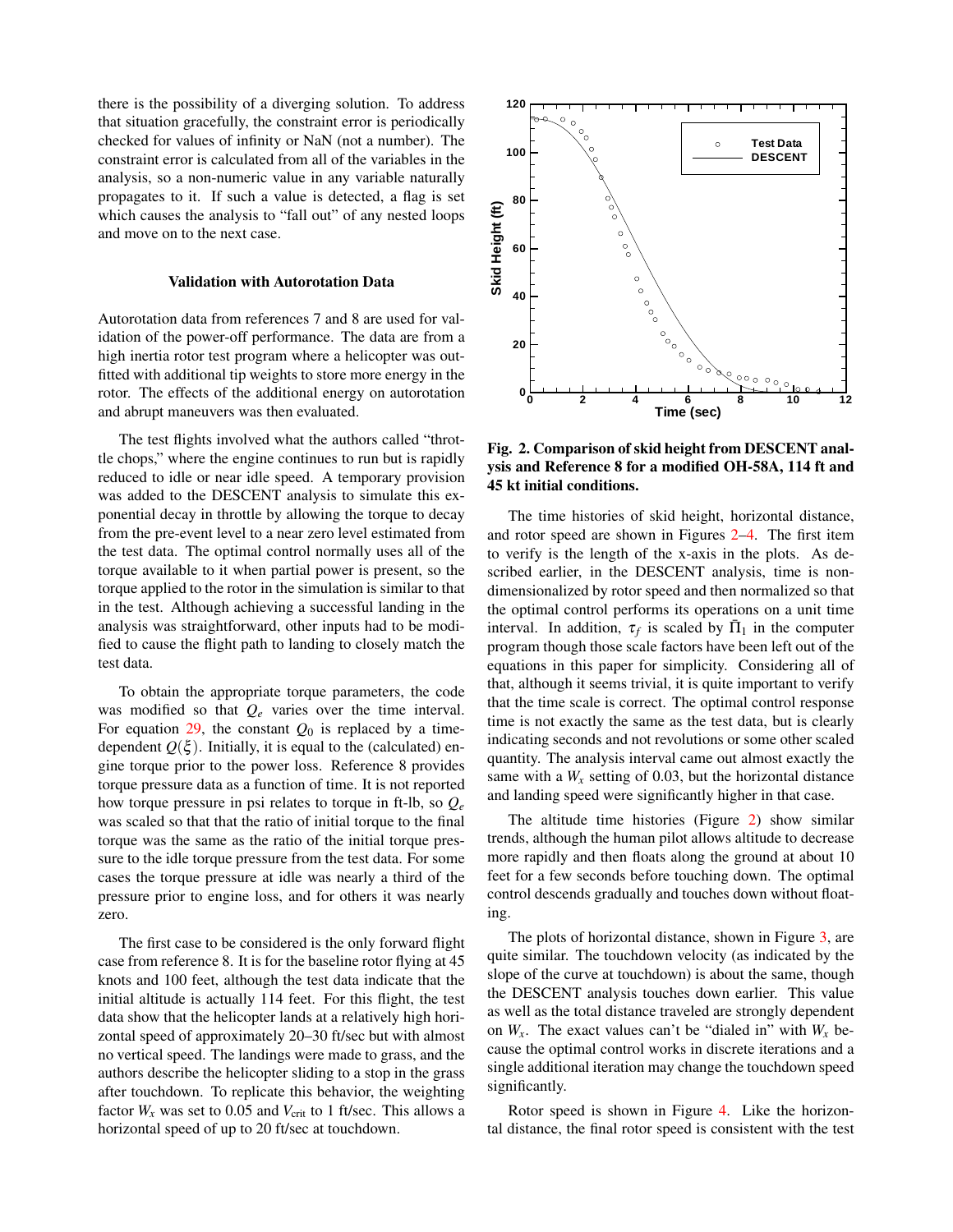

<span id="page-10-1"></span>Fig. 3. Comparison of horizontal distance from DE-SCENT analysis and Reference 8 for a modified OH-58A, 114 ft and 45 kt initial conditions.



<span id="page-10-0"></span>Fig. 4. Comparison of rotor speed from DESCENT analysis and Reference 8 for a modified OH-58A, 114 ft and 45 kt initial conditions.

data, despite the touchdown time being earlier. The decay of rotor speed is very sensitive to  $C_{T_{\text{max}}}$  and  $(C_T/\sigma)_s$ . Because of the rapid increase in torque with stall, the rotor speed can decay very quickly if the rotor is allowed to generate thrust significantly above stall. The analyst does not normally have the luxury of test data to adjust these parameters, but estimates of them should be known. The importance of these inputs is magnified when trying to match a specific flight path from test data. For normal operation of the analysis, a range of flight paths may be possible and only the impact velocity is subsequently used for the  $P_{k/d}$ 



<span id="page-10-2"></span>Fig. 5. Comparison of skid height from DESCENT analysis and Reference 8 for a modified OH-58A, 27-ft hover initial condition.

calculations.

The next case is a low hover case, where the helicopter starts from a hover at 27 feet at the time of the engine loss. For this case, the vertical impact velocity in the test data was estimated to be approximately 3 ft/sec, so  $v_{\text{crit}}$  was set to 2.5 ft/sec. If set to 3 ft/sec, the analysis calculates a pure vertical descent and does not enter the gradient phase at all. A vertical descent is perfectly reasonable, but a pilot would probably initiate some forward motion if for no other reason than to see where he was going.

However, the optimal control does not produce an answer with less than 2.5 ft/sec velocity without changing parameters. The reason is that the optimal control is trying to minimize both equations [33](#page-8-0) and [34.](#page-8-1) It doesn't prioritize individual parts of the equations unless encouraged to do so by altering the relative magnitude of different terms. In order to match the test data, equation [34](#page-8-1) was modified so that the  $v_x$  term was divided by 3. This encouraged the optimal control to place comparatively more emphasis on the impact velocities than forward velocity. Unmodified, intermediate solutions with impact speeds as low as 2.6 ft/sec are obtained, but the final solution after the program exits with 50 gradient iterations has an impact velocity of 3.05 ft/sec.

The results from both the modified and unmodified re-sults are shown in Figures [5–](#page-10-2)[7.](#page-11-0) The only plot where there is a significant difference is the horizontal distance, Figure [6.](#page-11-1) The DESCENT solutions are virtually identical for skid height and rotor speed.

The skid height profile, Figure [5,](#page-10-2) matches very closely between the test data and DESCENT calculation. Both the modified and standard DESCENT calculations are shown.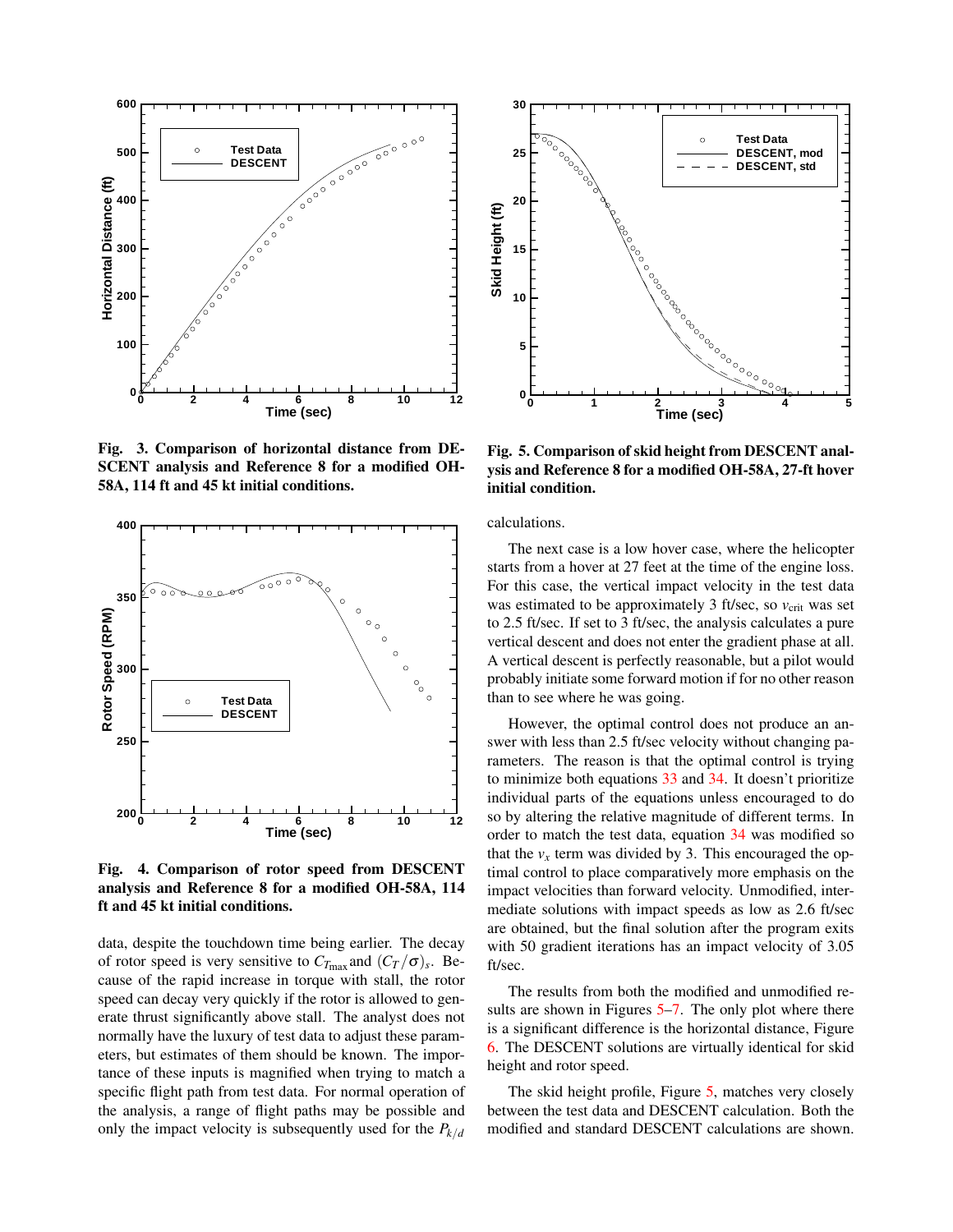

<span id="page-11-1"></span>Fig. 6. Comparison of horizontal distance from DE-SCENT analysis and Reference 8 for a modified OH-58A, 27-ft hover initial condition.

The calculated flight times are slightly shorter, about 3.8 sec vs about 4.1 sec for the test data. Otherwise, the profiles are very similar. The slopes of the curves at touchdown are about the same, indicating that the 3 ft/sec approximation of impact velocity in the test data was accurate.

The horizontal distance profiles are shown in Figure [6.](#page-11-1) Here there are significant differences between the modified and standard DESCENT calculations. One difference between the calculations and test data is that the test pilot apparently made no attempt to decrease horizontal velocity at



<span id="page-11-0"></span>Fig. 7. Comparison of rotor speed from DESCENT analysis and Reference 8 for a modified OH-58A, 27-ft hover initial condition.

touchdown. The optimal control reduces horizontal velocity to 1.6 ft/sec in the modified case, and 1.0 ft/sec in the standard case. The modified case travels forward approximately 9 feet while the unmodified calculation is nearly 17. These bracket the test data, where the pilot advanced 12 feet. This illustrates the sensitivity of the optimal control to the objective function and the analysis parameters. So while it is difficult to get the calculations to quantitatively match the test data, it is clear from the time histories of skid height and rotor speed that the code is producing a qualitatively similar flight path.

Rotor speed is shown in Figure [7.](#page-11-0) Like the skid height, the rotor speed is nearly identical for the two calculations. The calculated rotor speeds at touchdown are nearly identical to the test data, with only the slight time offset between the two. The profile is very similar. The rotor speed changes very little for a second or two and then the pilot starts the flare, bleeding off rotor speed much more quickly until touchdown.

The final case is a high hover case, where the helicopter starts at 100 feet. For this case, shown in Figure 17 of reference 8, the mid-inertia rotor is on the helicopter. The additional inertia causes more energy to be stored in the rotor. For the purposes of input, the only change to the helicopter model was changing the rotor inertia from  $646$  slug-ft<sup>2</sup> to 1100 slug-ft<sup>2</sup>. For this comparison, no modification to the objective function was made in the DESCENT analysis.

The results, shown in Figures  $8-10$  $8-10$ , are similar to those for the low hover case. The flight time is about one second shorter, 7 seconds vs 8 seconds for the test data. The calculated flight path has significantly more horizontal travel, but the rotor speed profile is similar. Like the other cases, flight paths with horizontal travel from as little as 40 feet to over 200 feet could be produced with small changes in the input.

In summary, while a direct numerical comparison is very difficult, a qualitative comparison shows that the analysis is reproducing the trends in the test data for both hover and forward flight initial conditions. The amount of energy being dissipated from the initial potential and kinetic energy of the helicopter in the analysis replicates the test because the velocities at the end of the flight are the same, and the rotor energy being dissipated is the same as shown by figures [4,](#page-10-0) [7,](#page-11-0) and [10.](#page-12-1) For the purposes of calculating Pk/d values, it is sufficient that the optimal control procedure approximates the energy management efforts of a human pilot.

#### Partial Power Flyaway

Although still in the development stage, the partial power flyaway functionality in DESCENT is mature enough to produce optimal control solutions. An example is presented here to illustrate the strengths and weaknesses of the current methodology. For this case, an engine loss at 100 feet altitude and 160 kts forward speed is simulated. After a single restoration phase, a flight path is produced where the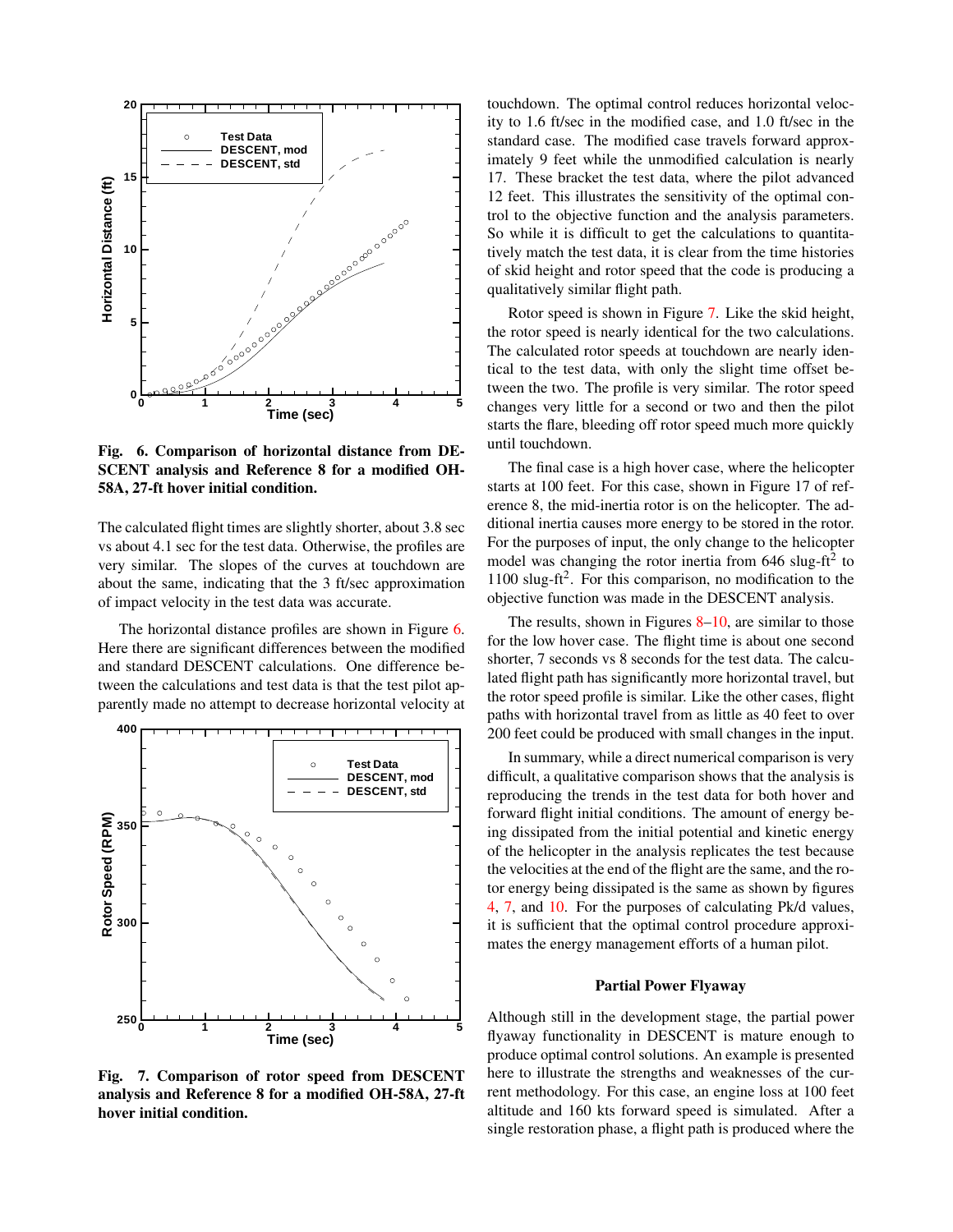

<span id="page-12-0"></span>Fig. 8. Comparison of skid height from DESCENT analysis and Reference 8 for a modified OH-58A, 100 ft hover initial condition.

aircraft decelerates to the minimum power speed of approximately 80 kts in about 17 seconds, ending at 100% RPM and no sink rate as specified in equation [32.](#page-7-2) The airspeed is shown in Figure [11.](#page-12-2)

The controls are shown in Figure [12.](#page-13-0) Figure [12a](#page-13-0) shows the thrust controls while Figure [12b](#page-13-0) shows the pitch controls. In these plots, the rate controls are shown as solid lines and the resulting displacements are shown as dashed lines. The rate  $C_T^*$  initially increases the thrust coefficient to a high level and and near the end of the analysis decreases it



Fig. 9. Comparison of horizontal distance from DE-SCENT analysis and Reference 8 for a modified OH-58A, 100-ft hover initial condition.



<span id="page-12-1"></span>Fig. 10. Comparison of rotor speed from DESCENT analysis and Reference 8 for a modified OH-58A, 100 ft hover initial condition.



<span id="page-12-2"></span>Fig. 11. Airspeed for partial power flyaway transition to minimum power speed.

slightly. For this case, the stall thrust coefficient  $(C_T / \sigma)_s$ ) is 0.14, so it is exceeded, but only slightly. Meanwhile, the aircraft pitches back to about 20 deg nose up to achieve the rapid deceleration in Figure [11.](#page-12-2)

The effect on the sink rate and altitude is shown in Fig-ure [13.](#page-13-1) Like the previous plots, the rate  $(v<sub>z</sub>)$  is shown with a solid line and the displacement (altitude  $\hat{z}$ ) is the dashed line. As the aircraft immediately pitches back and increases thrust, the sink rate is initially negative. As the helicopter bleeds off kinetic energy from the excess airspeed, it climbs from 100 to almost 140 feet and then abruptly drops to 110 feet and levels out. This flight path may seem erratic, but it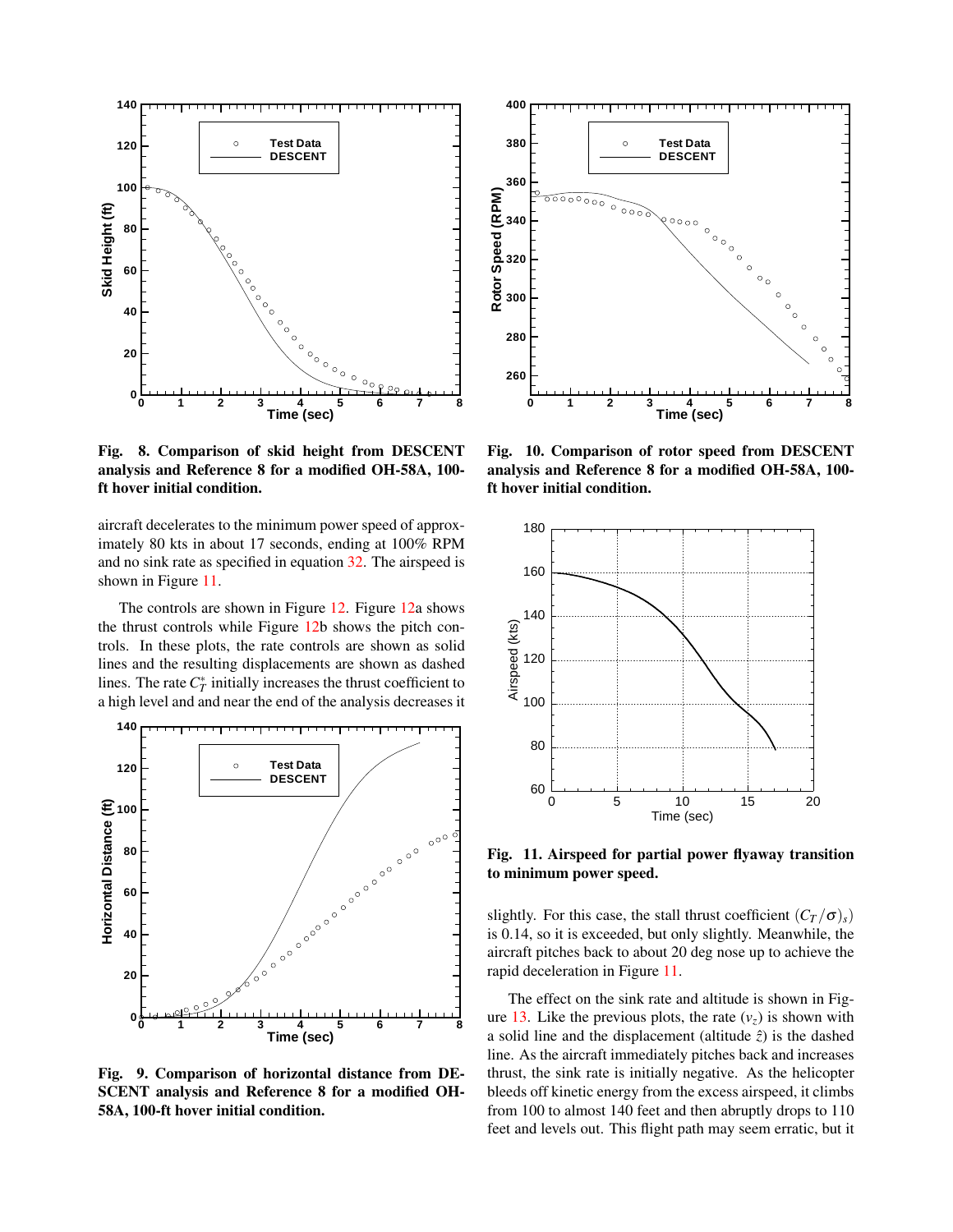

<span id="page-13-0"></span>Fig. 12. Displacement and rate controls for thrust coefficient and disk angle for partial power flyaway transition to minimum power speed.

is important to note that no optimization has occurred. Only the constraint error has been eliminated.

The effect on rotor speed is shown in Figure [14.](#page-13-2) The reason for the high thrust coefficient is more clear considering that the rotor speed drops to about 65%. A significantly larger thrust coefficient is necessary for the same thrust at such a low rotor speed. But the decrease in thrust coupled with the rapid decrease in altitude causes the rotor speed to recover to 100% at the end of the analysis interval to meet the end constraint. In reality, a pilot would never allow rotor speed to go so low, and probably could not recover it if it did droop that much. But there is no constraint on rotor speed in the present implementation, so such large variations can occur in the simulated flight path.



<span id="page-13-1"></span>Fig. 13. Vertical speed and altitude for partial power flyaway transition to minimum power speed.



<span id="page-13-2"></span>Fig. 14. Non-dimensional rotor speed for partial power flyaway transition to minimum power speed.

This example illustrates how the optimal control meets all of the constraints placed on it, and how if it is not sufficiently constrained, will produce a flight path that is not physically reasonable. To obtain a flight path more representative of what a human pilot would fly will require modifications to the model. There are two paths to take. Either additional constraints must be placed, creating more burden for the single restoration, or the existing constraints can be relaxed and their effect achieved using the gradient phase to optimize the path. In the latter case, the gradient phase can improve the flight path over many gradient steps while the current implementation only allows one restoration phase.